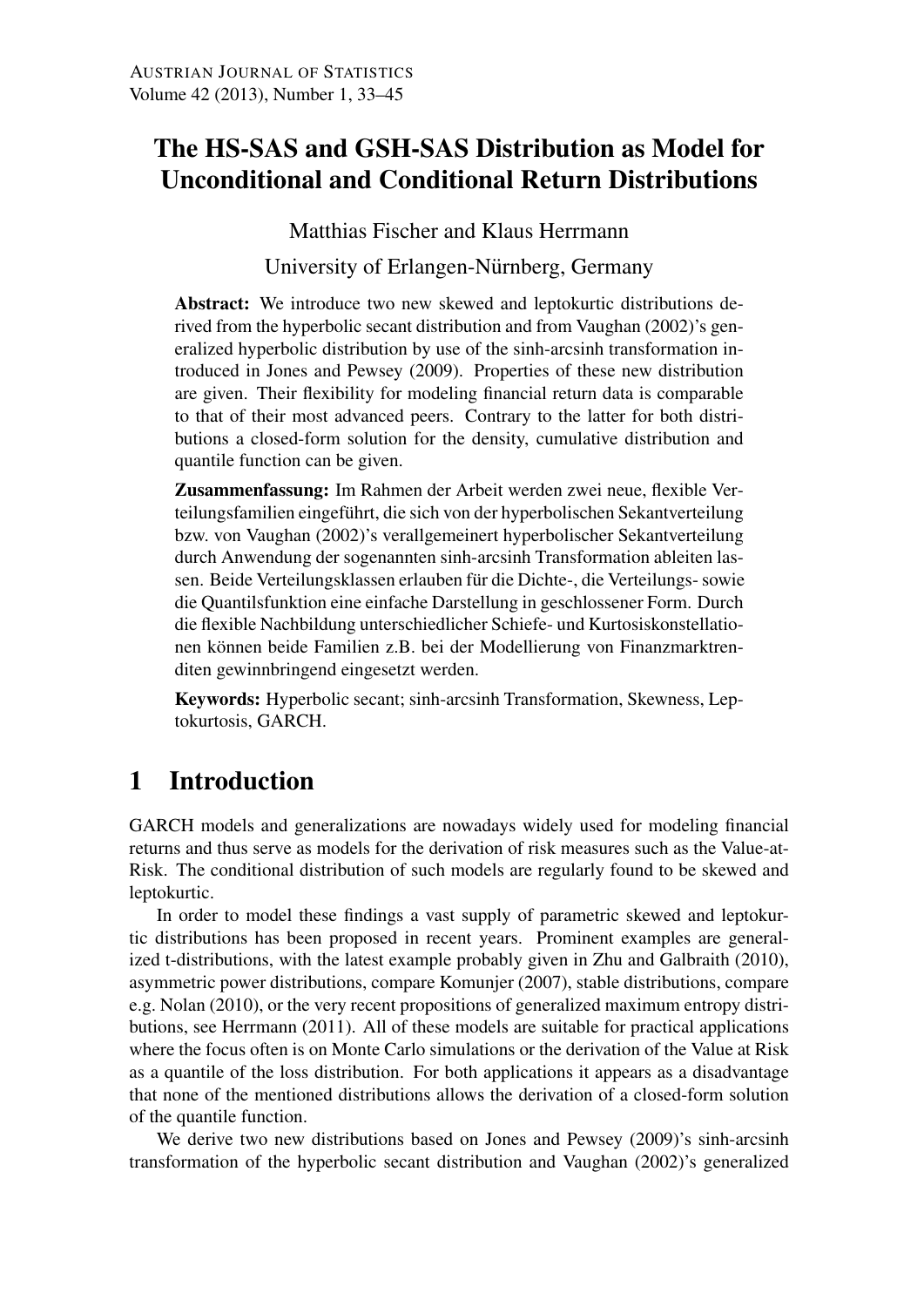secant hyperbolic distribution. These distributions exhibit similar flexibility for modeling skewness and kurtosis of financial data. In contrast to the above mentioned suggestions, both density, cumulative distribution and quantile function can be given in explicit form.

The outline of this article is as follows: We briefly discuss the sinh-arcsinh transformation in the first section. The next two sections introduce the two new distributions and discuss their properties. Section 4 compares their flexibility to the well-known financial models in an application to BMW returns. A conclusion is given in Section 5.

#### 2 The sinh-arcsinh Transformation

Jones and Pewsey (2009) introduce the sinh-arcsinh transformation, briefly S-transformation, for some (symmetric) random variable  $Z$  with known cumulative probability function  $F_Z$  defined on R. Let the S-transformed random variable X be given by

$$
Z = S(X; \epsilon, \delta) = \sinh\left(\delta \sinh^{-1}(X) - \epsilon\right) , \qquad (1)
$$

with  $\epsilon \in \mathbb{R}$  and  $\delta > 0$ . It follows from the monotonicity of *S* that the distribution of *X* depends on *Z*'s and parameters  $\epsilon$ ,  $\delta$  with probability function given as

$$
F_X(x) = \Pr(X < x) = \Pr(S(X; \epsilon, \delta) < S(x; \epsilon, \delta)) = F_Z(S(X; \epsilon, \delta)) \,. \tag{2}
$$

Jones and Pewsey (2009) show that the parameters  $\epsilon$  and  $\delta$  of the transformed random variable *X* act respectively as skewness and kurtosis parameters in the sense of the orderings defined in van Zwet (1964). Jones and Pewsey (2009) apply the sinh-arcsinhtransformation to introduce skewness and kurtosis to a normal distributed random variable. Rosco, Jones, and Pewsey (2010) apply this transformation to introduce skewness to a t-distributed random variable, where  $\delta$  is hold constant at 1. The following two sections discuss two further application of the sinh-arcsinh-transformation and discuss their results. The first approach introduces skewness and kurtosis to a hyperbolic secant distributed random variable. The second approach introduces skewness to an already leptokurtic or platykurtic generalized hyperbolic distributed random variable.

#### 3 Hyperbolic Secant Distribution

For a hyperbolic secant distributed random variable *Z*, density function, cumulative probability function and quantile function are known in their explicit formulae as

$$
f_{HS}(z) = \frac{1}{2} \operatorname{sech}\left(\frac{\pi}{2}z\right),
$$
  
\n
$$
F_{HS}(z) = \frac{2}{\pi} \arctan\left(\exp\left(\frac{\pi}{2}x\right)\right),
$$
  
\n
$$
F_{HS}^{-1}(u) = \frac{2}{\pi} \log\left(\tan\left(\frac{\pi}{2}u\right)\right),
$$
\n(3)

where sech denotes the hyperbolic secant function. The distribution has zero mean and unit variance. It is symmetric and has an excess kurtosis of 2.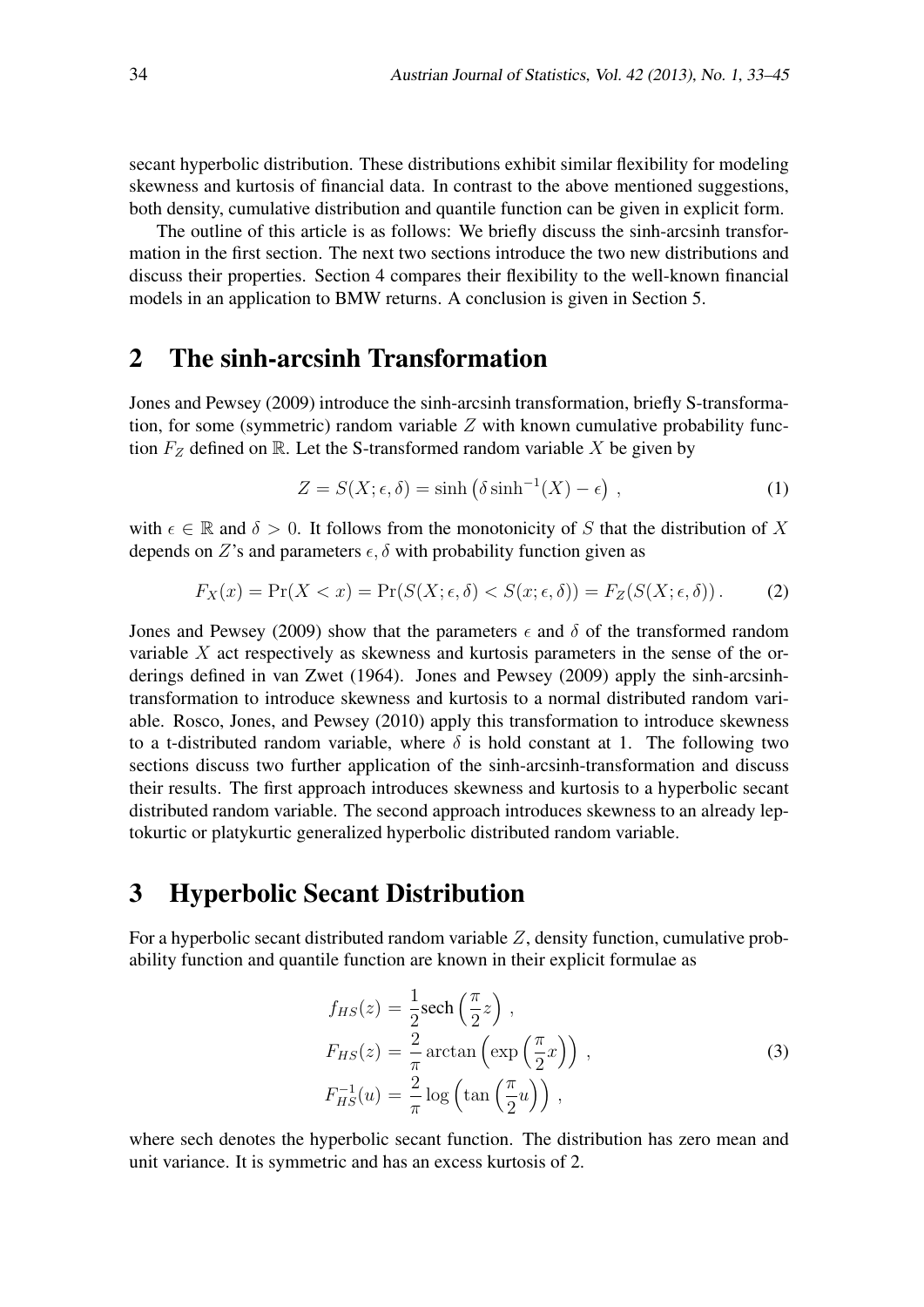Its elegant mathematical form already gave rise to further generalizations, e.g. in Harkness and Harkness (1968) or Vaughan (2002), see Section 5. Both generalizations define families of symmetric distributions with flexibility in terms of kurtosis. Contrary to these generalizations the S-transformation allows for both: introduction of skewness and kurtosis, see following section. Other generalizations of the hyperbolic distribution to skewed densities are given in Fischer (2004), Fischer (2006) and Fischer and Vaughan (2010). A recent overview is given in Fischer (2011).

#### 4 The HS-SAS Distribution

The hyperbolic secant distribution is generalized to a skewed and leptokurtic distribution by the application of the S-transformation defined in (2) to the hyperbolic secant distribution defined in (3). The resulting S-transformed hyperbolic secant distribution, briefly HS-SAS distribution, is given by its probability function as

$$
F_{HS- SAS}(x; \epsilon, \delta) = F_{HS}(S(x; \epsilon, \delta)) = \frac{2}{\pi} \arctan\left(\exp\left(\sinh\left(\delta \sinh^{-1}(x) - \epsilon\right)\right)\right). \tag{4}
$$

Its inverse defines the quantile function with the *u*-percentile  $x<sub>u</sub>$  as

$$
x_u = F_{HS- SAS}^{-1}(u; \epsilon, \delta) = \sinh\left(\frac{\epsilon + \operatorname{arcsinh}\left(\log\left(\tan\left(\frac{1}{2}u\pi\right)\right)\right)}{\delta}\right). \tag{5}
$$

The median thus only depends on  $\epsilon$  and  $\delta$  and is given by

$$
x_{0.5} = \sinh\left(\frac{\epsilon}{\delta}\right) \,. \tag{6}
$$

The density function is derived as the derivative of the probability function with respect to *x* as

$$
f_{HS- SAS}(x; \epsilon, \delta) = 2 \frac{\cosh \left( -\delta \sinh^{-1}(x) - \epsilon \right) \delta e^{-\sinh \left( -\delta \sinh^{-1}(x) - \epsilon \right)}}{\pi \sqrt{1 + x^2} \left( 1 + \left( e^{-\sinh \left( -\delta \sinh^{-1}(x) - \epsilon \right)} \right)^2} \right)}.
$$
(7)

The fact, shown in Jones and Pewsey (2009), that  $\epsilon$  and  $\delta$  act as skewness and kurtosis parameters respectively is illustrated in Figure 1.

Figure 2 illustrates the dependence of skewness and kurtosis on corresponding parameters *ϵ* and *δ*. Skewness and kurtosis is measured as standardized third and fourth power moments (denoted as  $m_3$  and  $m_4$ ) as

$$
m_3 = \mathcal{E}\left(\left(\frac{x-\mu}{\sigma}\right)^3\right), \qquad m_4 = \mathcal{E}\left(\left(\frac{x-\mu}{\sigma}\right)^4\right) \tag{8}
$$

and by use of two quantile based measures suggested in Bowley (1920) and Crow and Siddiqui (1967) (denoted as  $q_3$  and  $m_4$ ) as

$$
q_3 = \frac{x_{0.75} + x_{0.25} - 2x_{0.5}}{x_{0.75} - x_{0.25}}
$$
\n
$$
(9)
$$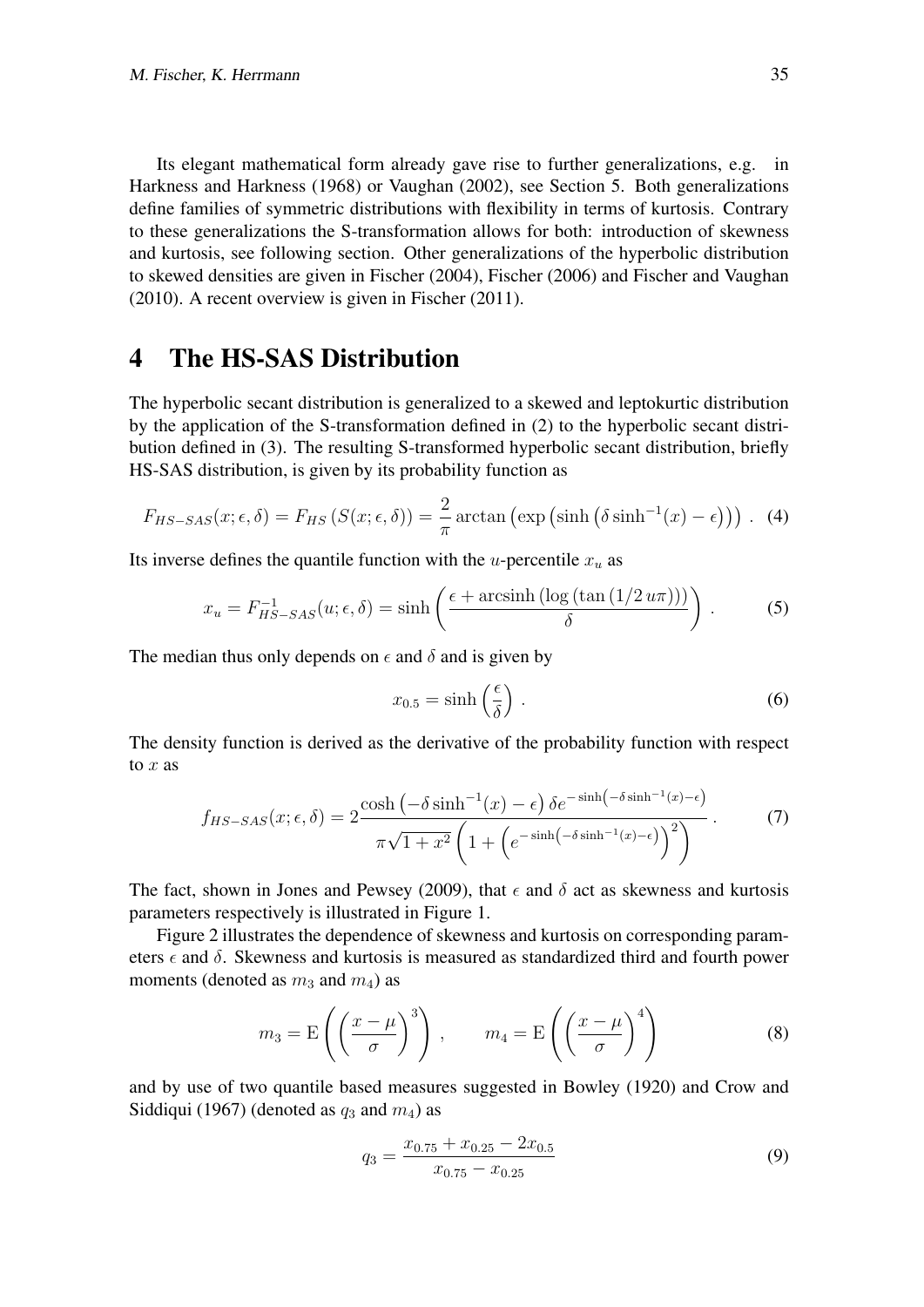

Figure 1: The S-transformed hyperbolic secant distribution with  $\epsilon \in [0; 2]$ ,  $\delta = 1$  (left panel), and  $\epsilon = 0$ ,  $\delta \in [0.5; 1.5]$  (right panel).

and

$$
q_4 = \frac{x_{0.975} - x_{0.025}}{x_{0.75} - x_{0.25}},
$$
\n(10)

where *x<sup>u</sup>* denotes the quantile belonging to probability *u*. While standardized power moments are calculated via numerical integration, the quantile based measures can be derived directly from the quantile function.

Finally, we will demonstrate that all moments of an HS-SAS distribution exist: Firstly, the *n*-th power of the S-transformation derives as

$$
S(z)^n = \frac{1}{2^n} \sum_{i=0}^n {n \choose i} e^{\epsilon(n-2i)} \left(z + \sqrt{z^2 + 1}\right)^{\delta(n-2i)}
$$
  
= 
$$
\frac{1}{2^n} \sum_{i=0}^n {n \choose i} e^{\epsilon(n-2i)} \exp \left\{\delta(n-2i) \log \left(\left(z + \sqrt{z^2 + 1}\right)\right)\right\}.
$$

Replacing *z* by *X* and taking expectations, we obtain

$$
E(Z^n) = \frac{1}{2^n} \sum_{i=0}^n {n \choose i} e^{\epsilon(n-2i)} E(\exp(\delta(n-2i)W))
$$
  
= 
$$
\frac{1}{2^n} \sum_{i=0}^n {n \choose i} e^{\epsilon(n-2i)} \mathcal{M}_W(\delta(n-2i))
$$

with  $W \equiv \text{asinh}(Z) = \log(Z + \sqrt{Z^2 + 1})$  and where  $\mathcal{M}_W$  denotes the corresponding moment-generating function. Some properties of *W* are the following: Assume that *Z*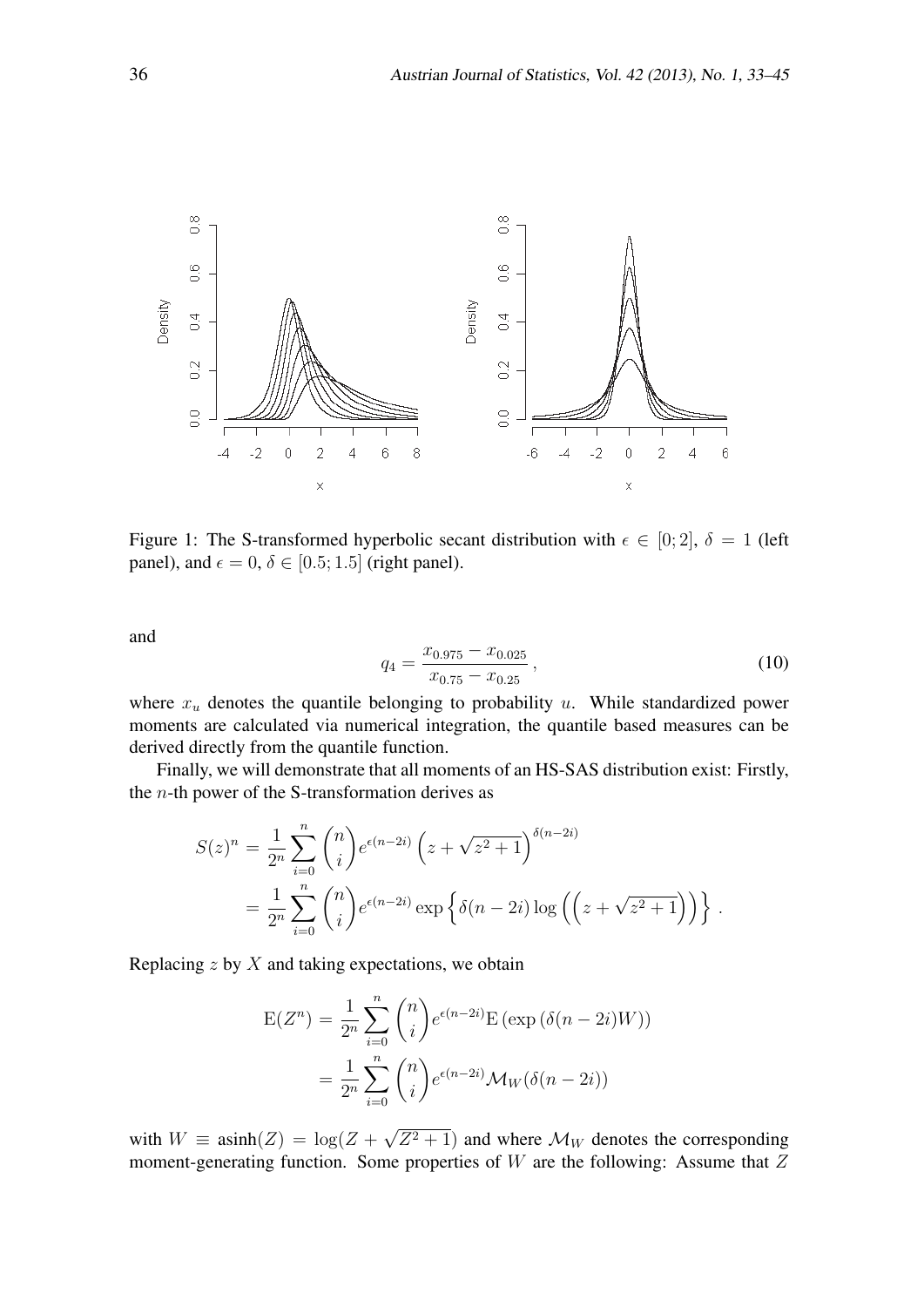

Figure 2: Moment statistics and quantile measures for the S-transformed hyperbolic secant distribution varying with  $\epsilon$  and  $\delta$ .

represents the hyperbolic secant density. The underlying transformation T is monotone increasing because

$$
T'(x) = \frac{1}{\sqrt{x^2 + 1}} > 0.
$$

Because of its inverse function,  $T^{-1}(x) = \sinh(x)$  with corresponding first derivative  $(T^{-1})'(x) = \cosh(x) > 0$ , the random variable *W* admits the following density (see Figure 3)

$$
f_W(x) = \frac{\cosh(x)}{\pi \cosh(\sinh(x))}, \qquad x \in \mathbb{R}
$$

with cumulative distribution function

$$
F_W(x) = \frac{2}{\pi} \arctan(\exp(\cosh(x))), \qquad x \in \mathbb{R}.
$$

It has light tails (such that all moments exist). The even ones can be numerically approximated as

$$
E(W) = 0, \quad E(W^2) = 1.0655, \quad E(W^3) = 0, \quad E(W^4) = 2.587
$$

$$
E(W^6) = 8.813, \quad E(W^8) = 37.009.
$$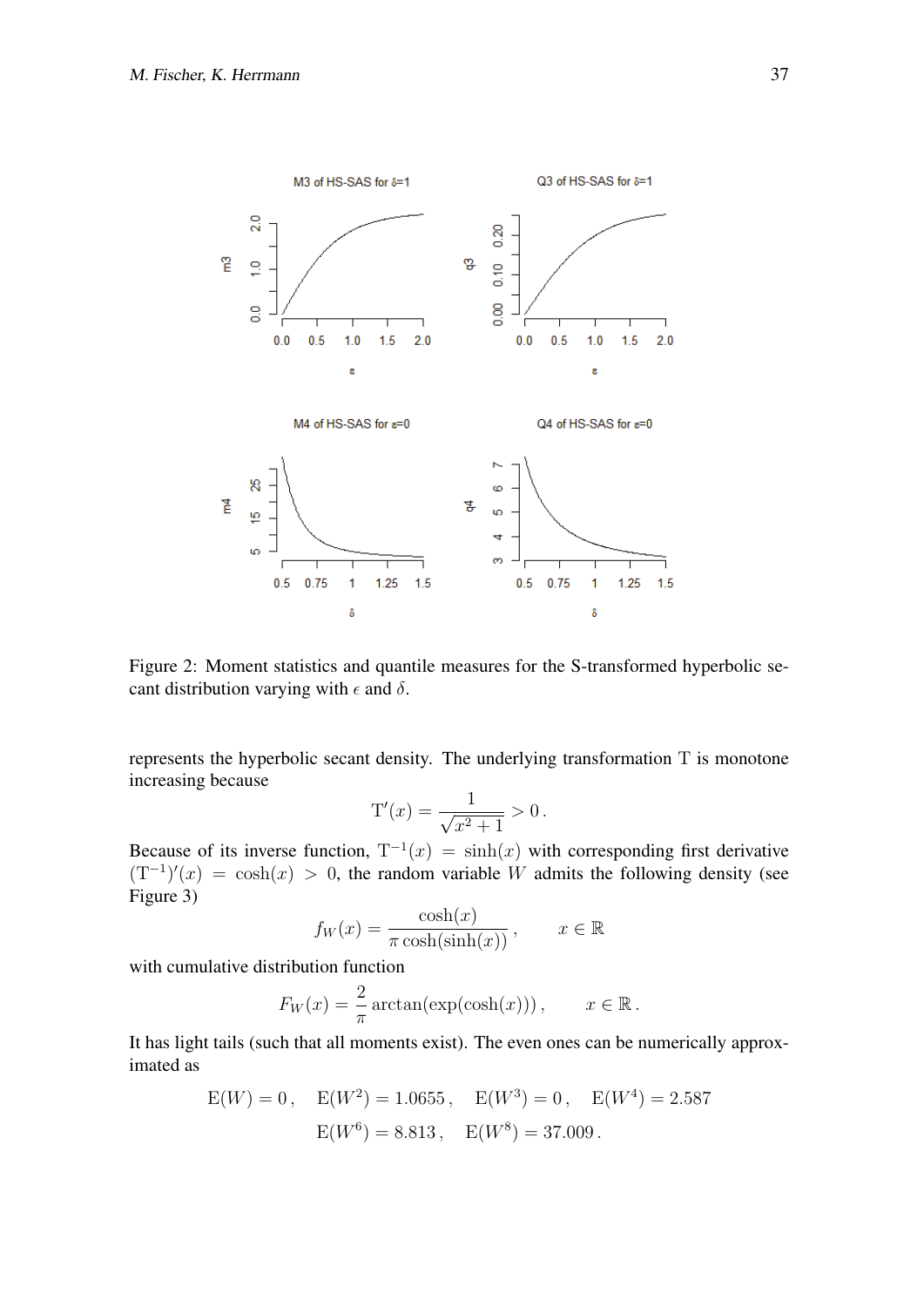

Figure 3: Log density (left panel) and density (right panel) of *W*.

# 5 Skewing Vaughan's GSH distribution

Vaughan (2002) suggests the following generalization of the hyperbolic distribution,

$$
f_{GSH}(x;t) = c_1 \frac{\exp(c_2 x)}{\exp(2c_2 x) + 2a \exp(c_2 x) + 1},
$$

for  $t > -\pi$ , where two cases for *t* are distinguished as

$$
t \le 0: \quad a(t) = \cos(t), \quad c_1(t) = \frac{\sin(t)}{t}c_2, \quad c_2(t) = \sqrt{\frac{\pi^2 - t^2}{3}},
$$

$$
t > 0: \quad a(t) = \cosh(t), \quad c_1(t) = \frac{\sinh(t)}{t}c_2, \quad c_2(t) = \sqrt{\frac{\pi^2 + t^2}{3}}.
$$
(11)

The parameter *t* drives the distribution's shape in terms of kurtosis but leaves the distribution symmetric, see Vaughan (2002). Distribution and quantile function are also known as

for  $\pi < t < 0$ :

$$
F_{GSH}(x;t) = 1 + \frac{1}{t} \cot^{-1} \left( \frac{\exp(c_2 x) + \cos(t)}{\sin(t)} \right),
$$
  

$$
F_{GSH}^{-1}(u;t) = \frac{1}{c_2} \log \left( \frac{\sin(tu)}{\sin(t(1-u))} \right),
$$

with  $a(t) = \cos(t)$ ,  $c_1(t) = \frac{\sin(t)}{t}c_2$ ,  $c_2(t) = \sqrt{\frac{\pi^2 - t^2}{3}}$  $\frac{-t^2}{3}$ ;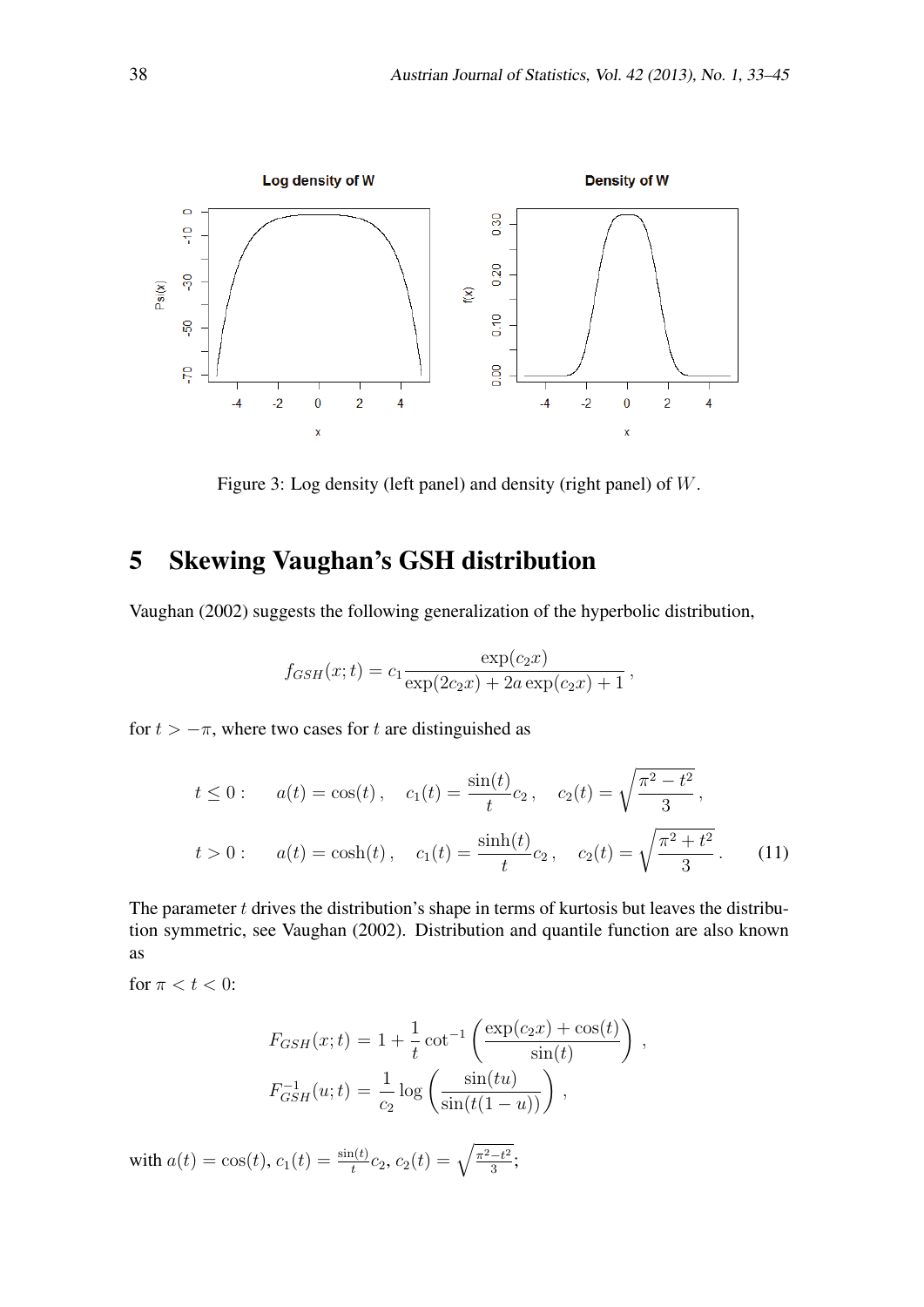for  $t = 0$ :

$$
F_{GSH}(x;0) = \exp\left(\frac{\pi x}{\sqrt{3}}\right) \left(1 + \exp\left(\frac{\pi x}{\sqrt{3}}\right)\right)^{-1},
$$
  

$$
F_{GSH}^{-1}(x;0) = \frac{\sqrt{3}}{\pi} \log\left(\frac{u}{1-u}\right),
$$

with  $a(t) = 1$ ,  $c_1(t) = c_2$ ,  $c_2(t) = \frac{\pi}{\sqrt{3}};$ for  $t > 0$ :

$$
F_{GSH}(x;t) = 1 - \frac{1}{t} \coth^{-1} \left( \frac{\exp(c_2 x) + \cosh(t)}{\sinh(t)} \right),
$$
  

$$
F_{GSH}^{-1}(x;t) = \frac{1}{c_2} \log \left( \frac{\sinh(tu)}{\sinh(t(1-u))} \right),
$$

with  $a(t) = \cosh(t)$ ,  $c_1(t) = \frac{\sinh(t)}{t}c_2$ ,  $c_2(t) = \sqrt{\frac{\pi^2 + t^2}{3}}$  $\frac{+t^2}{3}$ .

As the GSH distribution already possesses flexibility towards kurtosis the S-transformation is applied only to introduce skewness. This is done by applying the S-transformation with constant  $\delta = 1$  and variable  $\epsilon \in \mathbb{R}$  (similar to Rosco et al., 2010 for the Studentt distribution). The S-skewed GSH distribution, briefly GSH-SAS, is thus given by the S-transformed random variable *X* with probability function

$$
F_{GSH-SAS}(x; \epsilon, t) = F_{GSH}(S(x; \epsilon, 1); t).
$$

Probability, probability density and quantile function can be given in explicit form, where it must again be distinguished for *t* as

for  $-\pi < t < 0$ :

$$
F_{GSH-SAS}(x; \epsilon, t) = 1 + \left(\pi - \arccot\left(\frac{e^{-c\sinh(\epsilon - \arcsinh(x))} + \cos(t)}{\sin(t)}\right)\right)t^{-1}
$$

$$
f_{GSH-SAS}(x; \epsilon, t) = \frac{c\cosh(\epsilon - \arcsin(x))e^{-c\sinh(\epsilon - \arcsinh(x))}}{t\sqrt{1 + x^2}\sin(t)\left(1 + e^{-c\sinh(\epsilon - \arcsinh(x)) + \cos(t)^2}\sin(t)^{-2}\right)}
$$

$$
F_{GSH-SAS}^{-1}(u; \epsilon, t) = \sinh\left(\epsilon + \arcsinh\left(\frac{\log\left(-\cos(t) - \cot(-t + ut)\sin(t)\right)}{c}\right)\right)
$$
with  $c(t) = \sqrt{\frac{\pi^2 - t^2}{3}}$ ;  
for  $t = 0$ :

$$
F_{GSH-SAS}(x; \epsilon, 0) = \frac{\gamma(x)}{1 + \gamma(x)}
$$

$$
f_{GSH-SAS}(x; \epsilon, 0) = \sqrt{\frac{\pi}{3}} \frac{\gamma(x)}{\sqrt{1 + x^2}} \cosh(\epsilon - \operatorname{arcsinh}(x)) \left(\frac{1}{1 + \gamma(x)} - \frac{\gamma(x)}{(1 + \gamma(x))^2}\right)
$$

$$
F_{GSH-SAS}^{-1}(u; \epsilon, 0) = \sinh\left(\epsilon + \operatorname{arcsinh}\left(\frac{\sqrt{3}}{\pi}\log\left(\frac{u}{1 - u}\right)\right)\right)
$$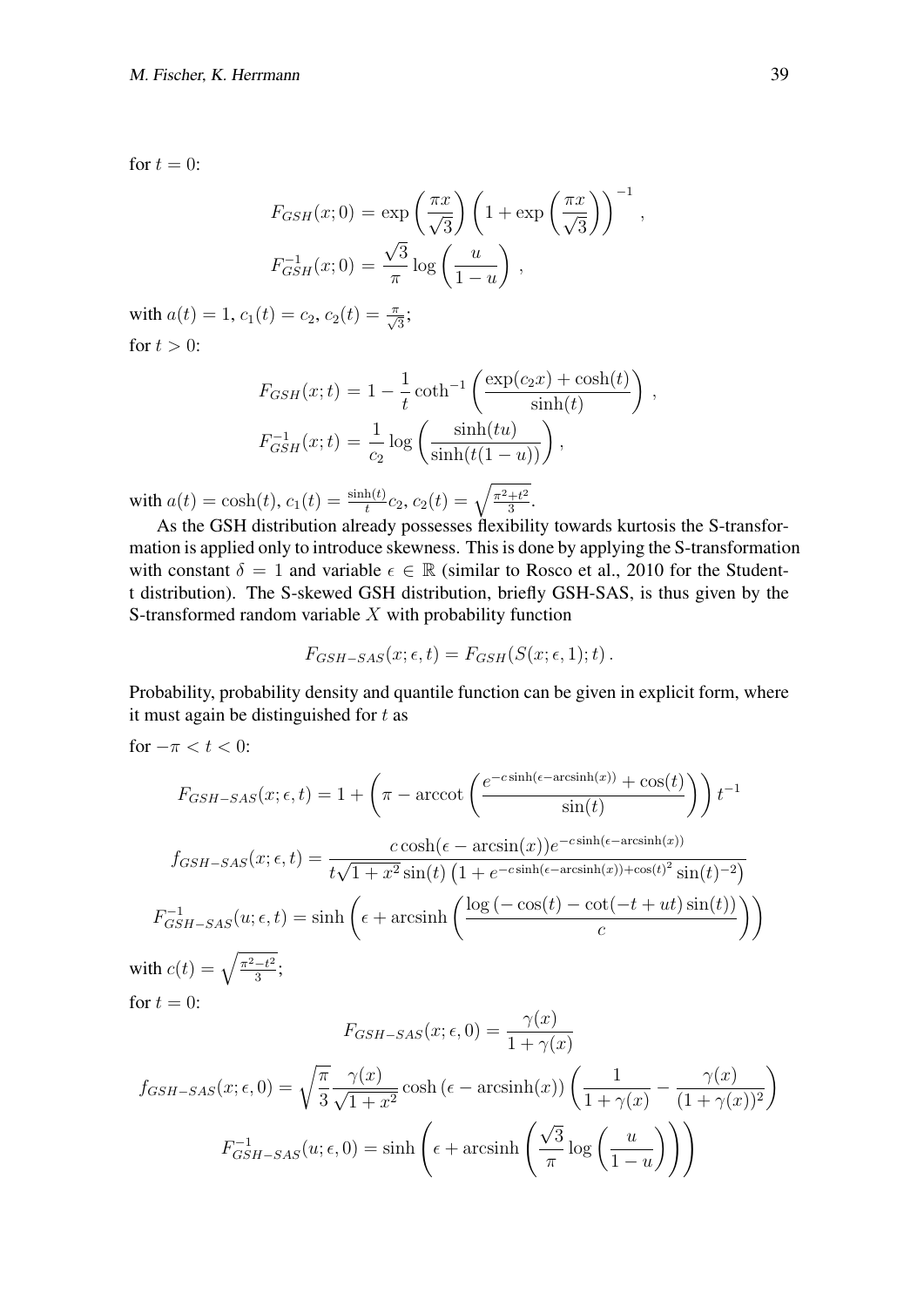with 
$$
\gamma(x) = \exp\left(-\sqrt{\frac{1}{3}}\pi \sinh(\epsilon - \operatorname{arcsinh}(x))\right)
$$
,  
\nfor  $t > 0$ :  
\n
$$
F_{GSH-SAS}(x; \epsilon, t) = 1 - \frac{1}{t} \operatorname{arccoth}\left(\frac{e^{-c\sinh(\epsilon - \operatorname{arcsinh}(x))} + \cosh(t)}{\sinh(t)}\right)
$$
\n
$$
f_{GSH-SAS}(x; \epsilon, t) = \frac{c\cosh(\epsilon - \operatorname{arcsinh}(x))e^{-c\sinh(\epsilon - \operatorname{arcsinh}(x))}}{t\sqrt{1 + x^2}\sinh(t)\left((e^{-c\sinh(\epsilon - \operatorname{arcsinh}(x))} + \cosh(t))^2\sinh(t)^{-2} - 1\right)}
$$
\n
$$
F_{GSH-SAS}^{-1}(u; \epsilon, t) = \sinh\left(\epsilon + \operatorname{arcsinh}\left(\frac{\log(-\cosh(t) - \coth(-t + ut)\sinh(t))}{c}\right)\right)
$$
\nwith  $c(t) = \sqrt{\frac{\pi^2 + t^2}{3}}$ .

The new distribution's flexibility in terms of skewness is illustrated in Figure 4.



Figure 4: The skewed generalized hyperbolic secant distribution with  $\epsilon \in [0; 2]$ ,  $\delta = -2$ (left panel), and  $\delta = 2$  (right panel).

The effect of the skewness parameter on measures of skewness is illustrated in Figure 5.

## 6 Application to Univariate Returns

We apply the new models to daily BMW share prices and their log-returns from January 1st 2009 to March 15th 2011, see Figure 6. As Figure 6 indicates there could be GARCHtype effects in return volatility such that we consider both standardized and GARCHfiltered returns, see Table  $1<sup>1</sup>$  It can be seen that filtering for GARCH-effects reduces both

<sup>&</sup>lt;sup>1</sup>The GARCH-filter is based on a GARCH $(1,1)$  process.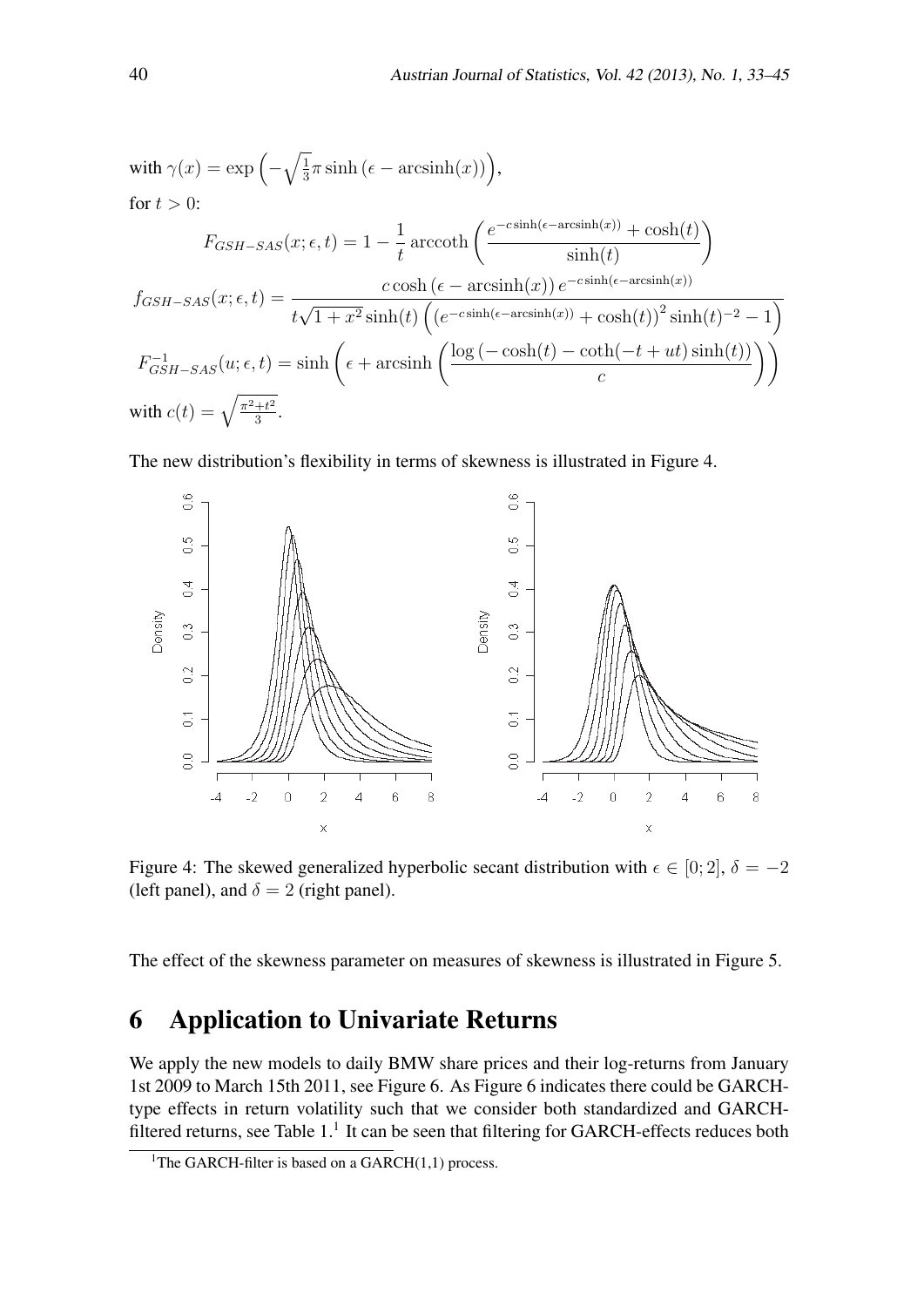

Figure 5: Two measures of skewness for the S-skewed generalized hyperbolic secant distribution varying with *ϵ*.

skewness and kurtosis, both measured by third or fourth standardized power moments, respectively.

Both, pronounced kurtosis and positive skewness, indicate a significant deviation from normality in both types of returns. We thus apply both the S-transformed hyperbolic secant distribution and the skewed generalized hyperbolic distribution to fit the returns. A skewed t-distribution derived from the maximum entropy framework proposed in Herrmann (2011) denoted as MEHC and the normal distribution serve as benchmark for both models. For the former we choose a arctan-based moment to measure skewness as in Fischer, Gao, and Herrmann (2010). This density function has been found to have similar flexibility for modeling financial market returns as other skewed t-distributions, e.g. the SGT2 proposed in Grottke (2001), compare Fischer et al. (2010). As skewness in both, raw and GARCH-filtered data, is less pronounced than kurtosis, a symmetrical and the skewed version is estimated for each of the suggested distributions.

In order to assess the different models flexibility we apply different goodness-offit criteria such as likelihood  $(LL)$  and the likelihood-based information Akaike and Bayesian information criterion (*AIC* and *BIC*). Together with the Kolmogorov-Smirnov  $(KS)$  and  $\chi^2$  distance, these measures emphasize the overall fit. The last criterion chosen is the Andersen-Darling distance (*AD*) that puts more emphasis on the fit in the tails.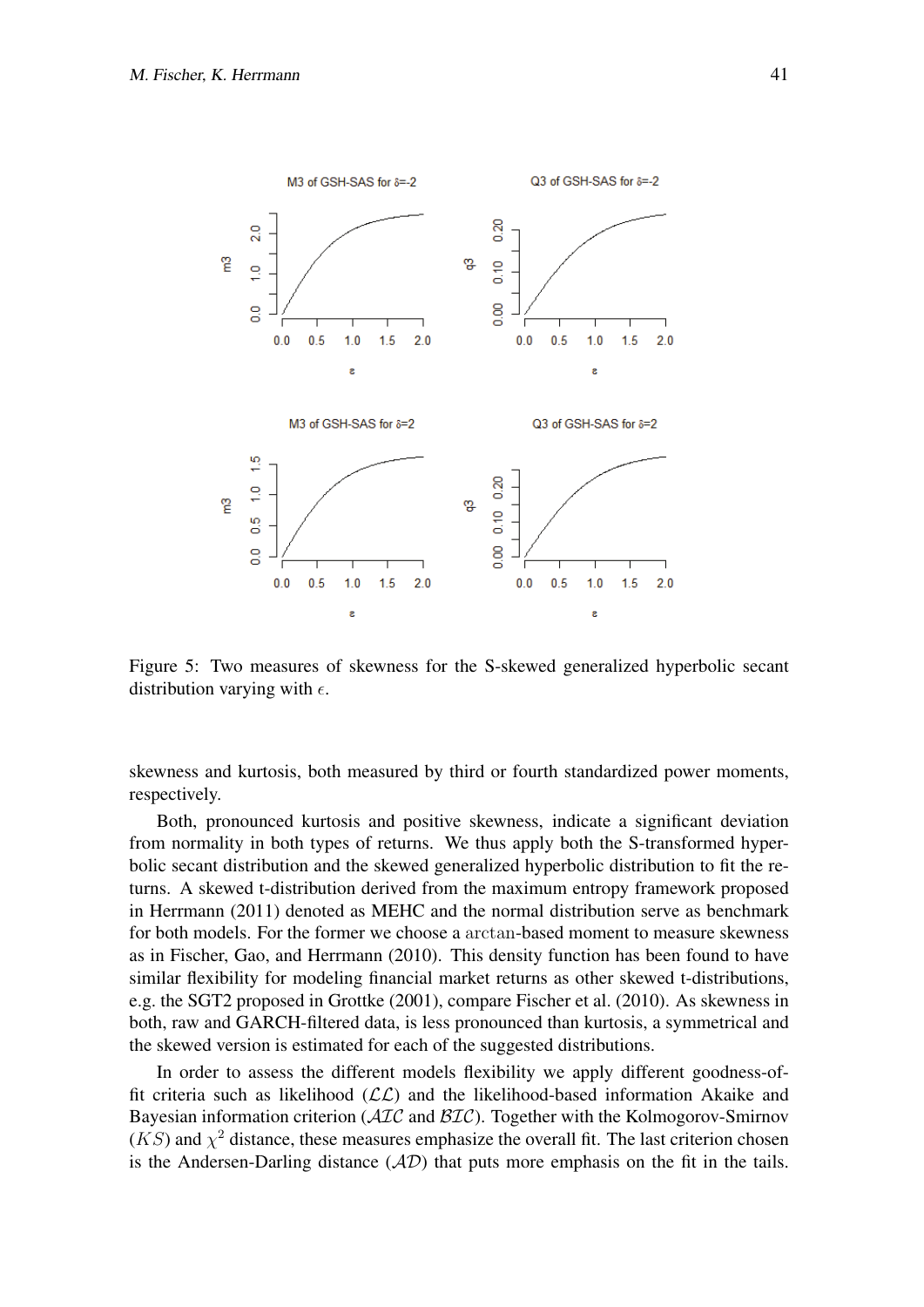|                           | Raw returns | <b>GARCH-filtered returns</b> |
|---------------------------|-------------|-------------------------------|
| Mean                      | 0.0016      | 0.0712                        |
| <b>Standard Deviation</b> | 0.0242      | 1.0027                        |
| <b>Skewness</b>           | 0.4218      | 0.2946                        |
| Kurtosis                  | 6.0083      | 4.1232                        |
| Observations              | 561         | 561                           |

Table 1: Descriptive statistics for the data used.



Figure 6: BMW share price and its log-return.

A graphical representation of the fitted distribution is given in Figure  $7<sup>2</sup>$  Results for goodness-of-criteria are given in Tables 3 and 5, estimates in Tables 2 and 4.

The skewness parameters for all distributions are significantly different from 0 (the value implying symmetry) and the skewed version of every distribution outperforms the symmetric versions by all criteria of goodness-of-fit. The new distributions outperform the normal distribution by all criteria including those which penalize additional parameters (*AIC* and *BIC*). For the case of raw returns the skewed t-distribution is slightly better as the new suggestions. But for the GARCH-filtered returns there is mixed picture: The t-distribution gives a lower  $\chi^2$  distance, but worse *KS* distance and likelihood-based criteria. Both new suggestions give a marginal better fit in the tails for GARCH-filtered returns but worse fit for raw returns.

<sup>&</sup>lt;sup>2</sup>For HS-SAS, GSH-SAS and MEHC only the skewed version is plotted.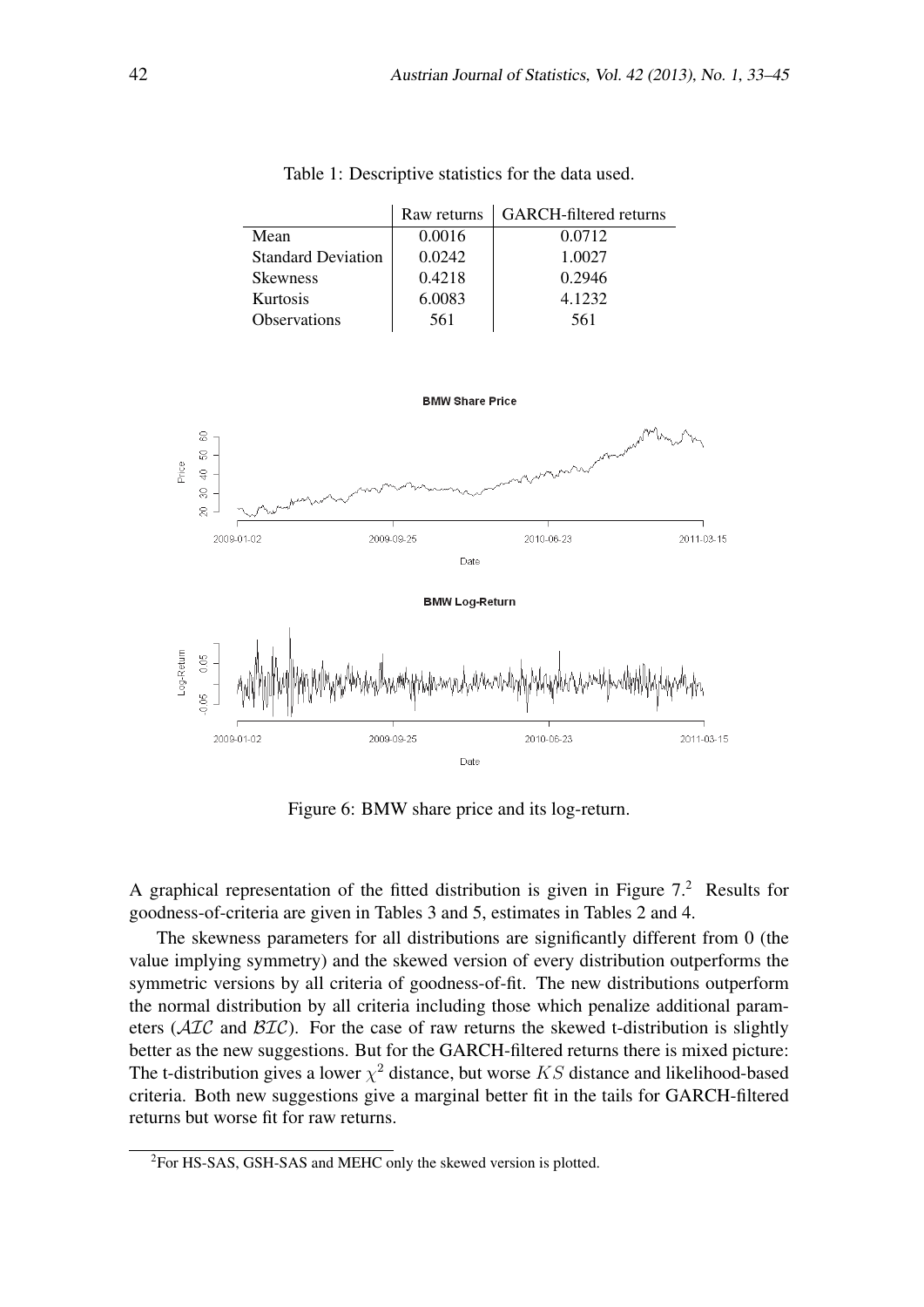

Figure 7: Histogramm and fitted density functions for BMW share price and its log-return.

| Distribution     |         | t.         | $\epsilon$ | $\nu$   | arctan <sup>2</sup> |
|------------------|---------|------------|------------|---------|---------------------|
| $HS- SAS$ (sym.) | 0.98016 |            |            |         |                     |
|                  | 0.00561 |            |            |         |                     |
| HS-SAS (skw.)    | 0.97990 |            | 0.09229    |         |                     |
|                  | 0.00571 |            | 0.00450    |         |                     |
| <b>GSH</b>       |         | $-1.56043$ |            |         |                     |
|                  |         | 0.11467    |            |         |                     |
| GSH-SAS          |         | $-1.57346$ | 0.09477    |         |                     |
|                  |         | 0.11165    | 0.00468    |         |                     |
| MEHC (sym.)      |         |            |            | 2.93645 |                     |
|                  |         |            |            | 0.00202 |                     |
| MEHC (skw.)      |         |            |            | 2.93645 | $-0.00780$          |
|                  |         |            |            | 0.00202 | 4.47e-05            |

Table 2: Estimated parameters and standard deviations for BMW raw returns.

Table 3: Goodness-of-fit for BMW raw returns.

| Distribution     | $\mathcal{LL}$ | $\cal AIC$ | BIC    | KS   | $\chi^2$ | AD    |
|------------------|----------------|------------|--------|------|----------|-------|
| $HS- SAS$ (sym.) | $-771.7$       | 1551.4     | 1568.8 | 3.14 | 6.485    | 0.160 |
| $HS- SAS$ (skw.) | $-770.8$       | 1549.5     | 1566.9 | 1.79 | 4.842    | 0.118 |
| <b>GSH</b>       | $-771.8$       | 1551.5     | 1568.8 | 3.01 | 6.402    | 0.176 |
| <b>GSH-SAS</b>   | $-770.8$       | 1549.6     | 1566.9 | 1.87 | 4.789    | 0.125 |
| MEHC (sym.)      | $-770.6$       | 1549.2     | 1566.5 | 2.87 | 5.119    | 0.070 |
| MEHC (skw.)      | $-769.9$       | 1547.9     | 1565.2 | 1.69 | 3.354    | 0.064 |
| Normal           | $-795.5$       | 1595       | 1603.7 | 4.61 | 21.603   | 18.22 |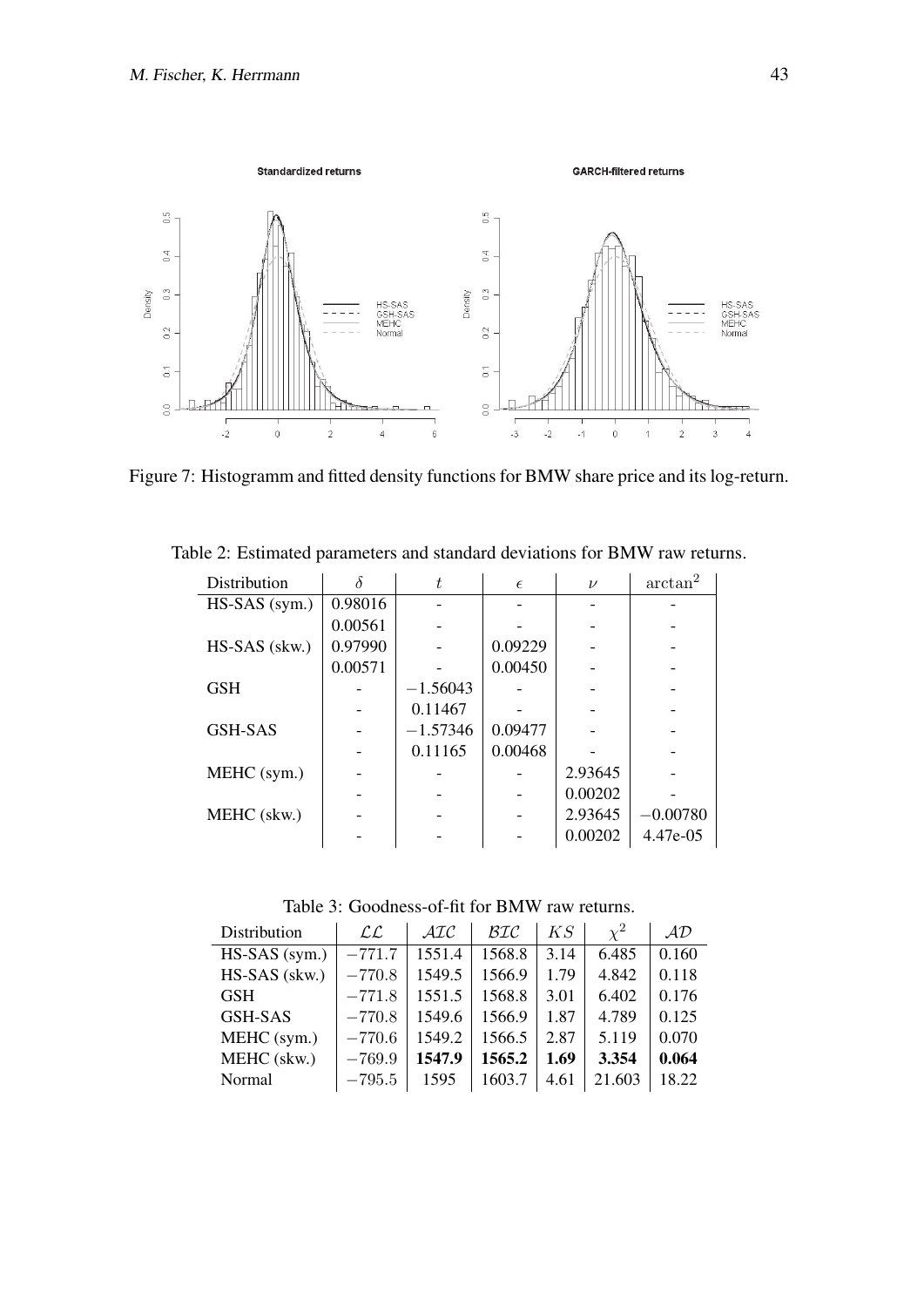| Distribution     | δ       | t       | $\epsilon$ | $\nu$   | arctan <sup>2</sup> |  |
|------------------|---------|---------|------------|---------|---------------------|--|
| $HS- SAS$ (sym.) | 1.18057 |         |            |         |                     |  |
|                  | 0.01442 |         |            |         |                     |  |
| HS-SAS (skw.)    | 1.19732 |         | 0.15360    |         |                     |  |
|                  | 0.01569 |         | 0.00886    |         |                     |  |
| <b>GSH</b>       |         | 0.03329 |            |         |                     |  |
|                  |         | 60.8726 |            |         |                     |  |
| <b>GSH-SAS</b>   |         | 0.25462 | 0.10926    |         |                     |  |
|                  |         | 8.27093 | 0.00454    |         |                     |  |
| MEHC (sym.)      |         |         |            | 4.0960  |                     |  |
|                  |         |         |            | 0.00290 |                     |  |
| MEHC (skw.)      |         |         |            | 4.2280  | $-0.00780$          |  |
|                  |         |         |            | 0.00306 | 4.44e-05            |  |

Table 4: Estimated parameters and standard deviations for BMW GARCH-filtered returns.

Table 5: Goodness-of-fit for BMW GARCH-filtered returns.

| Distribution     | $\mathcal{LL}$ | $\cal{AIC}$ | $\mathcal{BIC}$ | KS   | $\chi^2$ | AD    |
|------------------|----------------|-------------|-----------------|------|----------|-------|
| $HS- SAS$ (sym.) | $-786.7$       | 1581.5      | 1598.8          | 2.64 | 6.475    | 0.107 |
| HS-SAS (skw.)    | $-785.3$       | 1578.6      | 1595.9          | 1.74 | 5.311    | 0.069 |
| <b>GSH</b>       | $-786.4$       | 1580.9      | 1598.2          | 2.60 | 5.479    | 0.102 |
| <b>GSH-SAS</b>   | $-785.1$       | 1578.3      | 1595.6          | 1.75 | 4.399    | 0.067 |
| MEHC (sym.)      | $-786.5$       | 1581.1      | 1598.4          | 2.60 | 4.816    | 0.088 |
| MEHC (skw.)      | $-785.7$       | 1579.4      | 1596.7          | 1.84 | 3.969    | 0.074 |
| Normal           | $-795.5$       | 1595        | 1603.7          | 4.07 | 10.824   | 0.337 |

### 7 Conclusion

The sinh-arcsinh transformation introduced in Jones and Pewsey (2009) provides a useful tool for deriving new skewed and leptokurtic distributions. The application of such transformations to the hyperbolic secant and the generalized hyperbolic distributions yields new flexible distributions for which all, probability, probability density and quantile function can be given in closed-form. The exemplary empirical study shows that the flexibility of such distributions is not necessarily outperformed by other flexible distributions typically applied for financial market models.

### References

Bowley, A. L. (1920). *Elements of Statistics*. New York: Charles Scribner's Sons. Crow, E. L., and Siddiqui, M. M. (1967). Robust estimation of location. *Journal of the American Statistical Association*, *62*, 353-389.